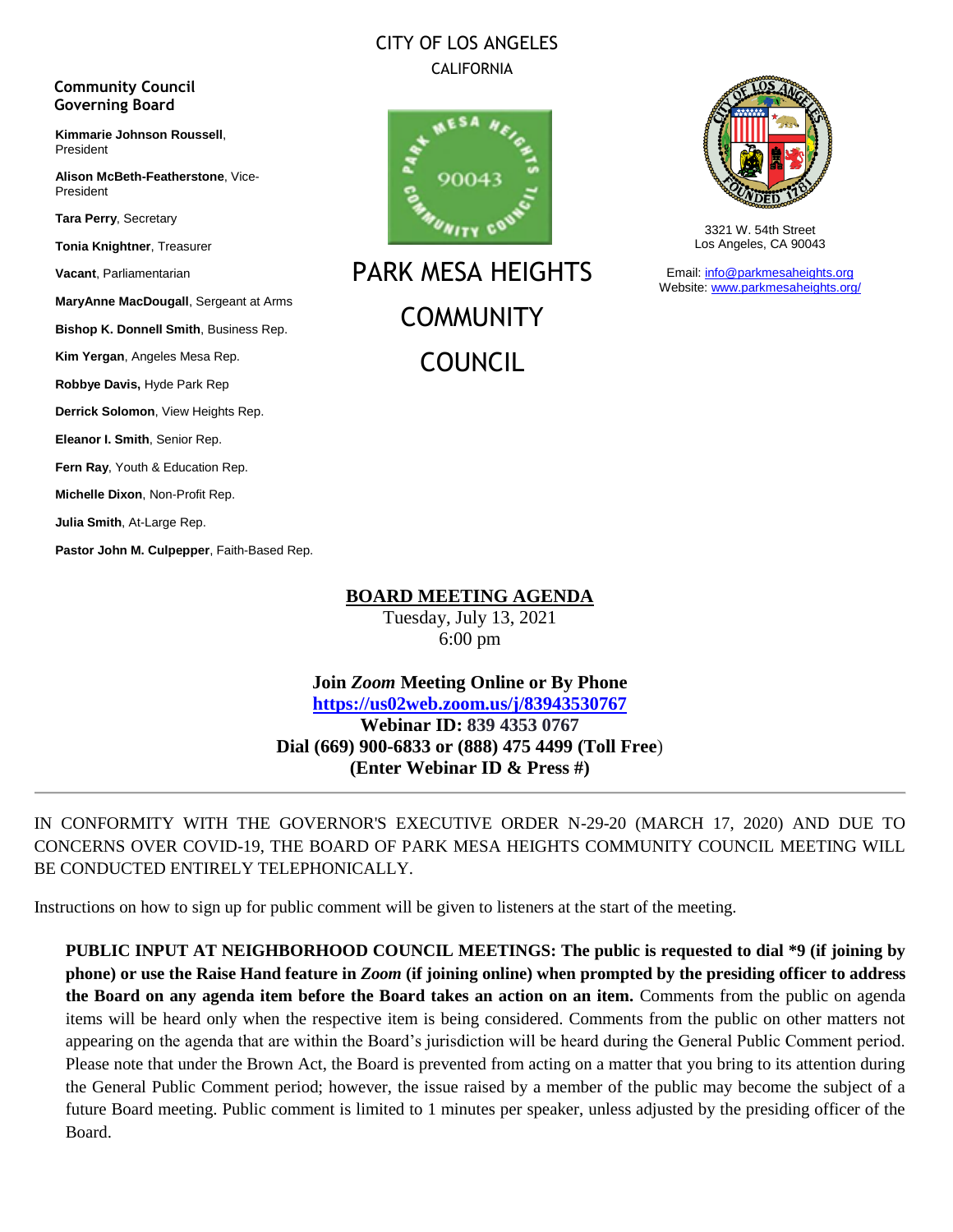#### **I. Welcome and Neighborhood Council Reports, Discussion, Action (s), Vote(s):**

\*Speaker Time Limit: 3 minutes / Questions & Comments: 1 minute per person.

- a. Call to Order | Pledge of Allegiance| Moment of Silence
- b. Roll Call
- c. Secretary: Approval of the Minutes
- d. Treasury Report: Possible Action (s) Discussion, Vote(s) on funding issues and not limited to Monthly Expenditures Reports (MER's)
- e. Neighborhood Council repetitive Liaison/Reports: Dept. of Aging, Animal Services, homelessness and Public Works, Film, Grievance, and Legal
- f. PMHCC Representative Reports on but not limited to Issues/Concerns/Actions from **Stakeholders**
- g. Active Committee Reports
	- 1.) Planning and Land Use Committee Report Shawn Davis
	- 2.) Legislative Committee Report Julia Smith
	- 3.) Bylaws Committee Report Dale Stieber
	- 4.) Beautification Committee Vacant
	- 5.) Education Committee Fern Ray
	- 6.) Outreach Committee- Vacant

#### **II. Community | Government Reports & Announcements: Possible Discussion(s), Actions(s), and Vote(s).**

\*Speaker Time Limit: 3 minutes / Questions & Comments: 1 minute per person.

- a. City Councilman Marqueece Harris-Dawson District 8 Representatives
- b. LAPD Sr. Lead Officer | Southwest &  $77<sup>th</sup>$  Division
- c. Government Departments/Agencies to include: Department of Neighborhood Empowerment /EmpowerLA Representatives, Board of Neighborhood Commissioners' and LA City Planning Representatives, Public Libraries.
- d. PMHCC City Budget Advocates Report: Develop & PMHCC list of Budget Item Requests.
- **III.** Presentation(s): Possible Discussion, Action(s) and Vote(s): General Public Comment on All **Agenda Items: Possible Continuation of General Meeting & Special Board Meeting Business.**  \*Speaker Time Limit: 10 minutes / Questions & Comments 1 minute per person.
	- A. Swearing in of new board members
	- B. Jabari, AFIBA Center
	- C. Robert Salsedo, Community Build
- **IV. New Business: Possible Discussion, Action(s), Vote(s): General Public Comment on All Agenda Items to Include continuation of "tabled business."**

### **V. General Public Comment on Non-Agenda Items. (1 minute)**

**VI. Announcements:** PMHCC Board Members and Stakeholders. Speakers, please use microphone to state your name and organization and limit your comments to 1 minute. In the absence of "Speaker Cards", please raise your **digital hand** to be acknowledged or **\*9** if on the phone.

### **VII. ADJOURNMENT**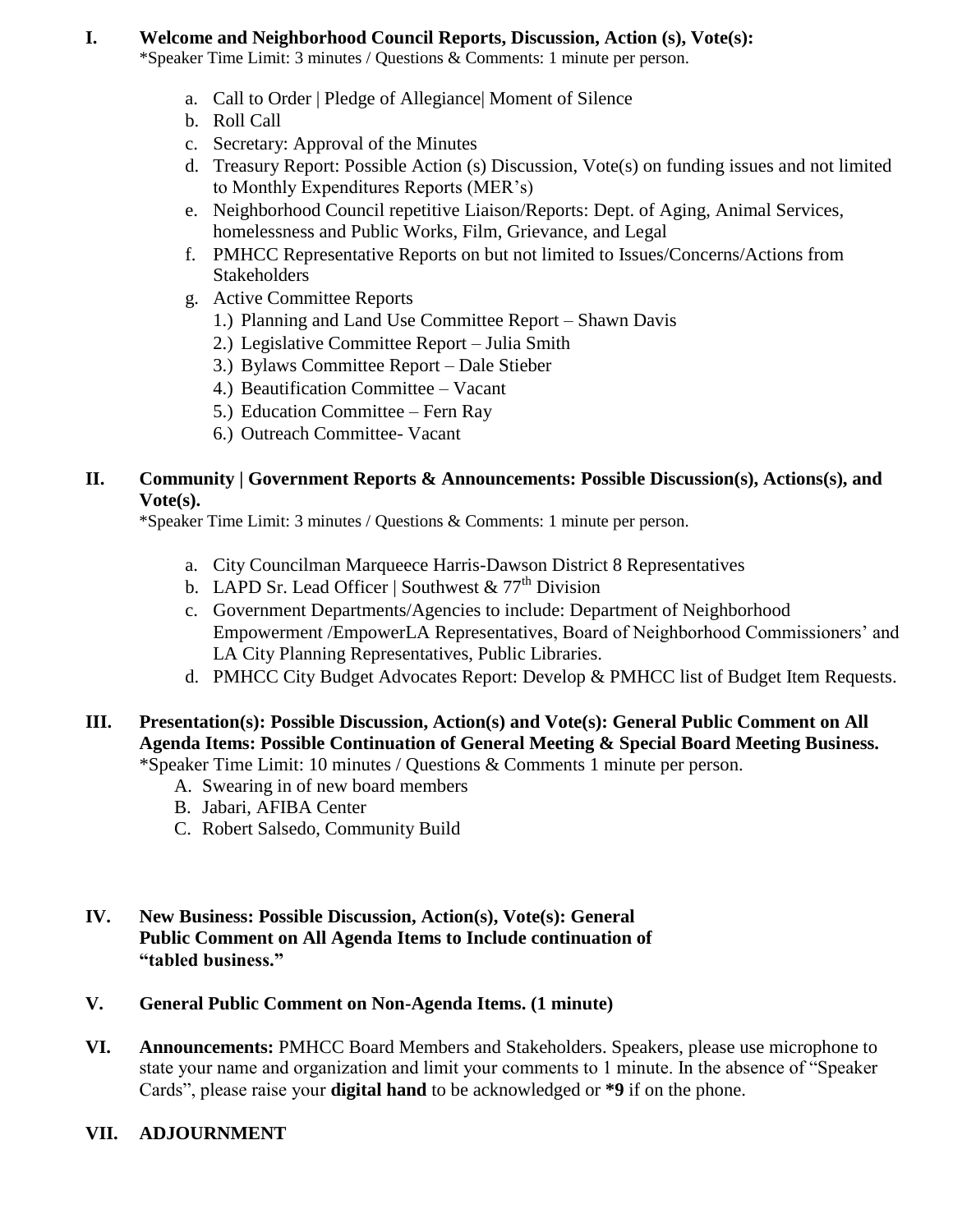## **Next General Meeting**: **August 14, 2021 at 10:00am**

# **Next Board Meeting: August 17, 2021 at 6:00pm**

## **COMMITTEES**

 (Committee meeting dates and times subject to change) *A.)* **FINANCE COMMITTEE:** Ms. Tonia Knightner, Chairperson: Committee will review Council's expenditures and modifications on budget line items and balances *(MEETING DATES VARY*) @ *6:00 PM –PMHCC VIRTUAL OFFICE*

*B.)* **OUTREACH COMMITTEE: Vacant**: Committee will lead discussion regarding proposed Strategies and Activities to increase and maintain Outreach efforts *(MEETING DATES VARY) @ 6:00PM – PMHCC VIRTUAL OFFICE*

*C.)* **BYLAWS COMMITTEE: Dale Stieber, Chairperson**: Committee is responsible for Amending, Reviewing and making recommendations for the PMHCC Bylaws to the Board *(MEETING DATES VARY) @ 6:00 PM – PMHCC VIRTUAL OFFICE*

*D.)* **PLANNING, LAND USE and BEAUTIFICATION COMMITTEE:** Ms. Shawn Davis, Chairperson, **Chairperson of Beautification, Vacant**: Discussions, Review of Land Use Developments and how they meet the needs of the Park Mesa Heights Community

*(VIRTUAL MEETING DATES)* 1 ST & 3rd Monday of each month, 7:00pm - 9:00PM *– PMHCC VIRTUAL OFFICE*

**E.) EDUCATION COMMITTEE: Fern Ray, Chairperson**: Committee focuses on Educational opportunities for Adults and Youth in Park Mesa Heights *(MEETING DATES VARY)* @ 6:00PM - *PMHCC VIRTUAL OFFICE*

*D.) LEGISLATIVE COMMITTEE (Ad Hoc Comm.), Julia Smith, Chairperson: Committee focuses on*  legislative proposals and actions happening in our state & district to keep PMHCC Board and *stakeholders informed on legislative processes happening in PMHCC and District 8.*

PUBLIC INPUT AT NEIGHBORHOOD COUNCIL MEETINGS – The public is requested dial \*9, when prompted by the presiding officer, to address the Board on any agenda item before the Board takes an action on an item. Comments from the public on agenda items will be heard only when the respective item is being considered. Comments from the public on other matters not appearing on the agenda that are within the Board's jurisdiction will be heard during the General Public Comment period. Please note that under the Brown Act, the Board is prevented from acting on a matter that you bring to its attention during the General Public Comment period; however, the issue raised by a member of the public may become the subject of a future Board meeting.

The public is requested to fill out a "Speaker Card" to address the Board on any agenda item before the Board takes an action. If "Speaker Cards are not available, Chairperson will ask that hands be raised so person requesting to speak can be acknowledged. Public comment is limited to 1 minute per speaker, but the Board has the discretion to modify the amount of time for any speaker. Public Access of Records: In compliance with Government Code section 54957.5, non-exempt writings that are distributed to a majority or all of the board in advance of a meeting, may be viewed a[t](http://www.pmhcc90043.org/) [www.parkmesaheights.org,](http://www.parkmesaheights.org/) or at the scheduled meeting. In addition, if you would like a copy of any record related to an item on the agenda, please contact PMHCC Office at 323-421-6251. TRANSLATE SERVICES: Translators, sign language interpreters, assistive listening devices for the hard of hearing and/or other auxiliary aids/services are available upon request. To ensure the availability of services, please make your request at least three (3) working days before the